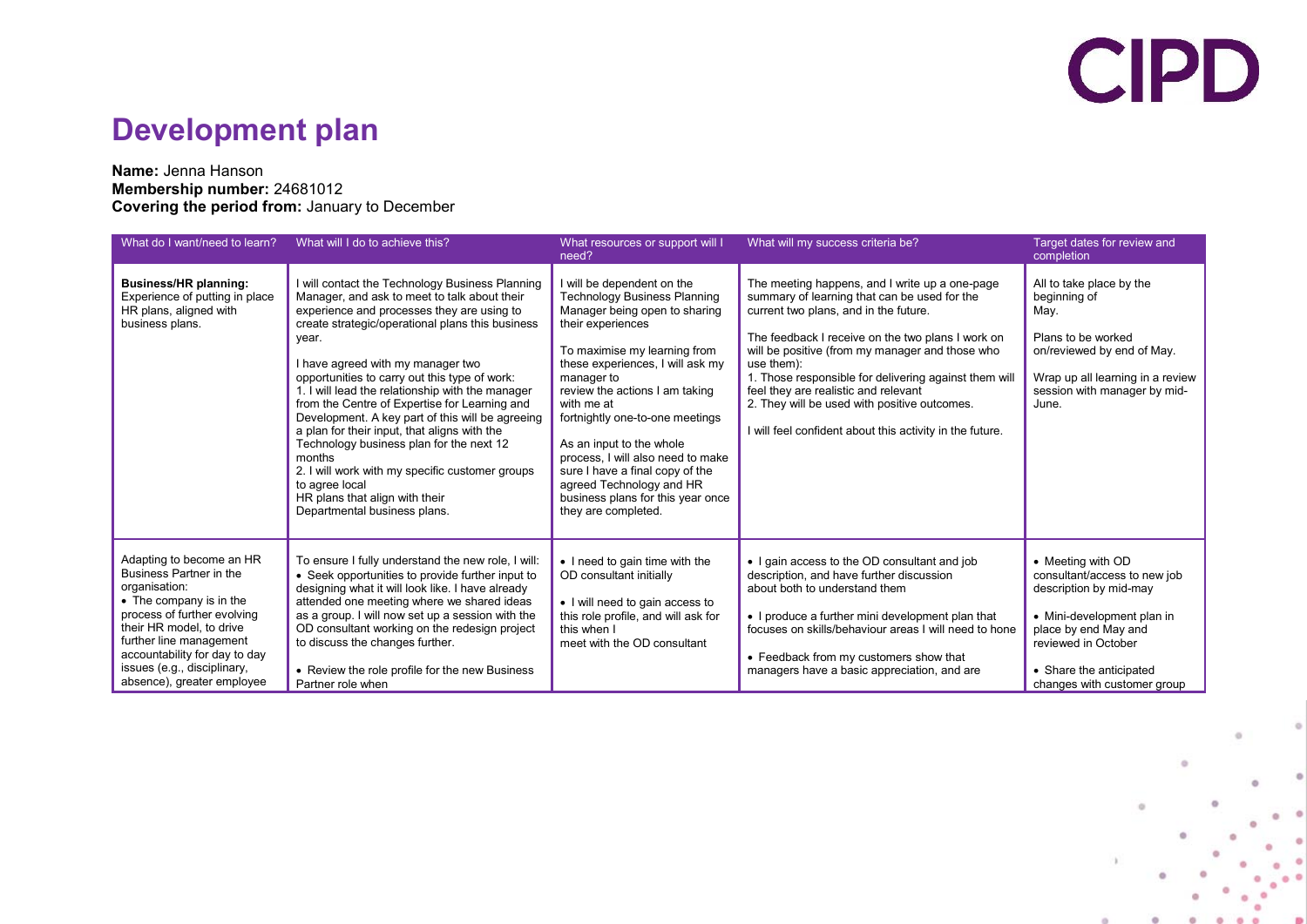

| self-service and an HR<br>telephone based service<br>centre to back this up<br>• The HR Account Manager<br>role will become more<br>strategic, and further based<br>around senior management<br>coaching.                                                                                                                                                                                                                                                  | completed, and agree mini-development<br>objectives with my<br>manager against elements of it that I feel will be<br>a stretch for me<br>• Consider how to interact with customers now<br>to begin them<br>working in a way that aligns with their greater<br>devolved HR role<br>• Progressing my development objective<br>around HR/Business<br>Planning (above), will also support more<br>strategic working.                                                                                                                                                                                                                                                                                                                                                                   | • I will discuss this with my<br>manager in ongoing one-to-one<br>meetings<br>• As HR/Business Planning<br>objective above.                                                                                                                                                                                                                                                                                                                                                                                          | comfortable with, the way the HR model is<br>progressing<br>• In recognition of the greater responsibility for day-<br>to-day management by managers/individuals,<br>relevant forms of development for them are agreed<br>with them and put in place<br>• Feedback from my manager and other senior HR<br>managers suggests that they are comfortable I am<br>working in line with the changing model<br>• I am able to support more junior colleagues in<br>making the transition.                                                                                                                                                                                          | by beginning June - and<br>arrange any development<br>'training' over the next six<br>months<br>• Feedback session with<br>manager to review overall<br>progress in October<br>$\bullet$ Support colleagues $-$<br>ongoing.                                                                                                              |
|------------------------------------------------------------------------------------------------------------------------------------------------------------------------------------------------------------------------------------------------------------------------------------------------------------------------------------------------------------------------------------------------------------------------------------------------------------|------------------------------------------------------------------------------------------------------------------------------------------------------------------------------------------------------------------------------------------------------------------------------------------------------------------------------------------------------------------------------------------------------------------------------------------------------------------------------------------------------------------------------------------------------------------------------------------------------------------------------------------------------------------------------------------------------------------------------------------------------------------------------------|----------------------------------------------------------------------------------------------------------------------------------------------------------------------------------------------------------------------------------------------------------------------------------------------------------------------------------------------------------------------------------------------------------------------------------------------------------------------------------------------------------------------|------------------------------------------------------------------------------------------------------------------------------------------------------------------------------------------------------------------------------------------------------------------------------------------------------------------------------------------------------------------------------------------------------------------------------------------------------------------------------------------------------------------------------------------------------------------------------------------------------------------------------------------------------------------------------|------------------------------------------------------------------------------------------------------------------------------------------------------------------------------------------------------------------------------------------------------------------------------------------------------------------------------------------|
| Developing others:<br>Continue working on current<br>learning around managing/<br>developing others in an<br>ongoing capacity $-$ i.e.<br>mentoring, line management.<br>• This is about helping others<br>to reach longer term goals, in<br>addition to the sort of<br>coaching already used with<br>managers about specific<br>topics, issues etc.<br>• This will also touch on<br>setting objectives/goals and<br>managing performance<br>against them. | • Continue mentoring my<br>current mentee, developing the<br>relationship further<br>• Make my manager aware that I would<br>welcome any other 'line management'<br>opportunities - for example, if a graduate was<br>seconded into the team. Take steps to<br>proactively influence this.<br>• Consider whom within the business I could<br>approach to be a mentor to me. This would<br>allow me to talk to them about their<br>experiences of management, as well as<br>considering and<br>learning from the way they work with me when<br>mentoring<br>• Arrange time with a friend who has recently<br>moved into a people management role to ask<br>her about challenges she has faced, what<br>advice she would give, and what she thinks I<br>need to consider developing. | • This requires Salome's<br>continuing interest in the<br>mentoring relationship<br>• I need to set some time aside<br>with my manager to talk with him<br>further about what I am looking<br>to achieve, and what sort of<br>opportunities I feel could be<br>relevant<br>• I would like to set up a<br>discussion with my manager<br>before progressing this idea<br>further, to consider potential<br>mentors, and how I would use<br>this relationship<br>• I just need to set the session<br>up with my friend. | • I continue mentoring Salome, and we both find<br>the relationship valuable. To measure this, I will<br>arrange a specific feedback (to each other) session<br>• I can articulate how I have helped Salome meet<br>her personal goals<br>• My manager understands my interest in<br>management, and if opportunities do not arise, they<br>are captured in the annual HR succession planning<br>exercise<br>• I have reviewed getting myself a mentor, and<br>have set this up. I have discussed my goals with my<br>mentor<br>• I meet with my friend to talk about her<br>experiences of moving into management, and<br>reflect on what I can learn from her experiences. | • Mentor Salome – ongoing for<br>next nine months. Review our<br>relationship and successes, in<br>a structured<br>way, with her in nine months'<br>time<br>• Ensure my manager knows<br>my interest in 'management' by<br>beginning of June<br>• Arrange a mentor by end<br>September<br>• Meeting with friend by<br>beginning of June. |



 $\rightarrow$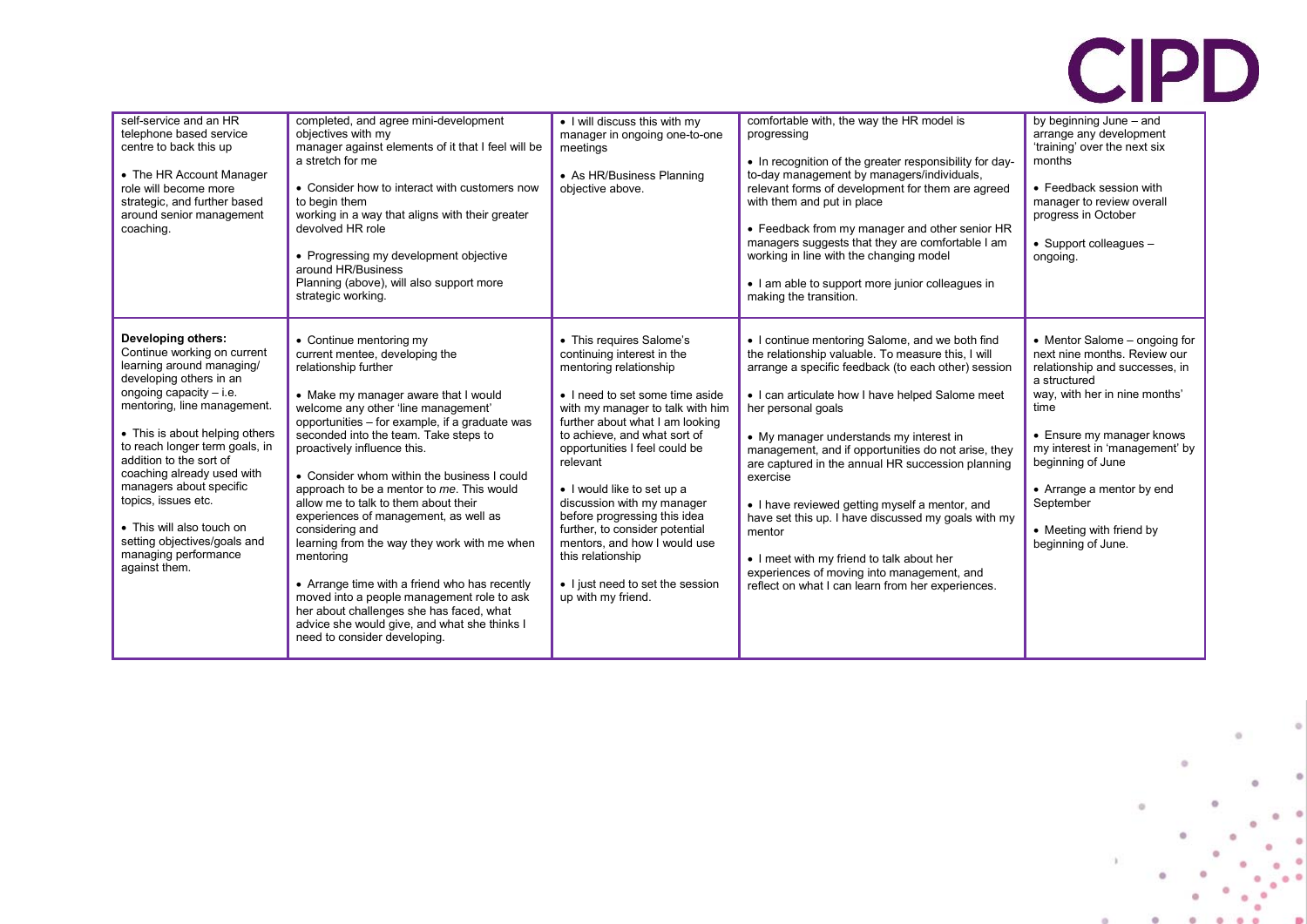# CIPD

#### **CPD record**

| Key dates            | What did you do?                                                                                                                                                                                                                                                                                                                                                                                                                             | Why?                                                                                                                                                                                                                                                                                                                                                                                                                                                                                                                                                                                                                                                                               | What did you learn from this?                                                                                                                                                                                                                                                                                                                                                                                                                                                                                                                                                                                                     | How have/will you use this?                                                                                                                                                                                                                                                                                                                                                                                                                                                                                                                                                                                           |
|----------------------|----------------------------------------------------------------------------------------------------------------------------------------------------------------------------------------------------------------------------------------------------------------------------------------------------------------------------------------------------------------------------------------------------------------------------------------------|------------------------------------------------------------------------------------------------------------------------------------------------------------------------------------------------------------------------------------------------------------------------------------------------------------------------------------------------------------------------------------------------------------------------------------------------------------------------------------------------------------------------------------------------------------------------------------------------------------------------------------------------------------------------------------|-----------------------------------------------------------------------------------------------------------------------------------------------------------------------------------------------------------------------------------------------------------------------------------------------------------------------------------------------------------------------------------------------------------------------------------------------------------------------------------------------------------------------------------------------------------------------------------------------------------------------------------|-----------------------------------------------------------------------------------------------------------------------------------------------------------------------------------------------------------------------------------------------------------------------------------------------------------------------------------------------------------------------------------------------------------------------------------------------------------------------------------------------------------------------------------------------------------------------------------------------------------------------|
| January/<br>February | Organisational culture:<br>My involvement in the<br>company cultural change<br>activity led me to become<br>more interested in this area.<br>and the growing concept of<br>the importance of 'employee<br>experience' - i.e. how<br>individuals holistically view<br>and are engaged with the<br>organisation. I recognised<br>that I would benefit from<br>exploring the topic of culture<br>and 'how companies do<br>things' more broadly. | • I met with the HR Consultant responsible for the company<br>cultural change project, to talk about the issues in broad terms<br>• I attended a best practice day hosted by a company<br>recognised for their employee engagement, where they<br>demonstrated to others how they had built the success of their<br>culture to become top in the 'Times Top 100 UK employers'. The<br>day provided a detailed overview of how the company had set up<br>people strategies/plans that focused on all aspects of the<br>employment relationship to create the right experience<br>• I attended the CIPD talk 'Creating an environment where great<br>people can do their best work'. | • All these activities were thought-provoking<br>about exactly what creates the differences in<br>how people perceive and engage with their<br>work and company<br>• In particular, I was made to consider more<br>fully the importance of 'joining up' cultural<br>messages - i.e., all aspects of the employee<br>experience need to align with the vision,<br>aims, objectives, company brand etc., to<br>maximise employee buy-in<br>• This has provided some interesting criteria<br>against which to consider my organisation's<br>practices and the influence I can have.                                                  | • Sharing experiences with others - I have<br>met to share my learning with colleagues<br>from our internal HR 'Centres of Expertise'<br>looking at Policy and the cultural change<br>programme.<br>• Considering a specialist role that would<br>allow me to explore the concept of<br>employee experience further<br>• In addition, the learning has provided food<br>for thought in usual day-to-day interactions<br>with employees and managers - prompting<br>me to consider more about how I position<br>things to optimise the positive experiences<br>of employees.                                           |
| November             | Personal style and<br>preferences:<br>As part of an offsite arranged<br>for our immediate HR team,<br>we agreed that we wanted to<br>take some time to<br>investigate our own personal<br>styles and ways of working<br>more closely, with a view to<br>better understanding<br>ourselves as individuals and<br>how we work together as a<br>team.                                                                                           | • We each completed Myers Briggs level 2 before the event. At<br>the event we were given a copy of the in-depth personal profile<br>the questionnaire had revealed<br>• We completed a personal drivers exercise – that helped to<br>identify the key drivers that influence our behaviours<br>• We reflected on how we work with fellow colleagues in our<br>team, and the impact we can have on each other.                                                                                                                                                                                                                                                                      | • The questionnaires provided me with<br>further insight into my personal preferences<br>and drivers, although they also demonstrated<br>to me that I was already quite self-aware.<br>• It was very interesting to hear from others<br>how far their views of me aligned with my<br>own understanding of myself and what the<br>questionnaires suggested. This revealed to<br>me that others recognise more of these<br>specific personal behaviours than I had<br>imagined were evident before.<br>• I learnt more about my colleagues as we all<br>went through the same process of<br>questionnaire, self, and peer feedback. | • Overall, this activity re-focused me on my<br>areas of strength, how my personal style is<br>perceived by others, and has made me<br>more thoughtful about how I tackle things<br>and how I present myself to others.<br>• The knowledge I have of my colleagues in<br>my team has definitely made my<br>relationships more productive, as I feel<br>more understanding of why they do the<br>things that they do. I have been able to refer<br>back to the event when we have had<br>differences of opinion, to remind others why<br>this might be occurring bearing in mind our<br>different personal approaches. |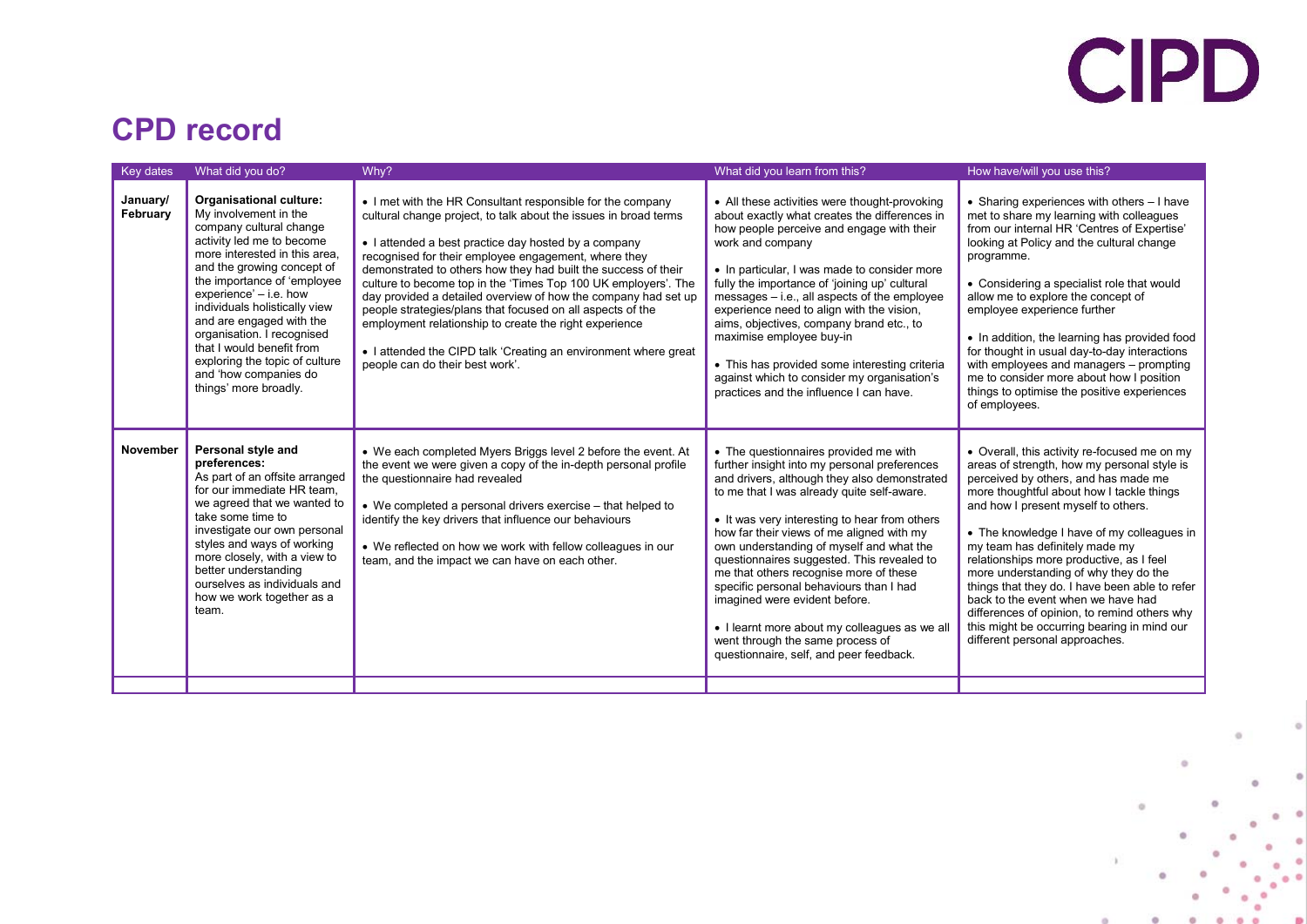# CIPD

| October -<br>present | Developing others - I<br>identified when reviewing my<br>development needs and<br>interests with my manager<br>that I am keen to try<br>managing/developing others<br>in an ongoing capacity $-$ i.e.<br>mentoring, line<br>management.                                                                                                                                                                                                                                                   | . I made others aware I was interested in becoming a mentor. I<br>was approached by a more junior colleague (Salome), who is<br>keen to develop into an HR account manager.<br>• I have been mentoring her since. We agreed what we were<br>both wanting to gain from the relationship up front, and meet<br>fortnightly.                                                                                                                                                                                                                                                                                                                                                                                                     | • The way in which I work with Salome has<br>really made me think about and develop my<br>way of supporting others<br>• I have supported Salome in trying out<br>generalist HR activities and evaluating them<br>e.g., letting her manage an employee<br>absence case, and talking through how she<br>approached it, how she could have done one<br>differently. In doing this, I have been able to<br>see in a very practical way how others learn,<br>and have adapted my style of 'teaching'<br>accordingly<br>• Through our meetings, I have become<br>more aware of my own personal impact on<br>others when I am developing them - such as<br>how the way I phrase things can make them<br>view situations very differently<br>• This has provided me with good first-hand<br>experience of considering best ways to<br>motivate others, using different tactics<br>dependent on the situation and their feelings<br>at that time. | • I am planning to continue to mentor<br>Salome until she achieves her first<br>generalist HR management role<br>• I hope to move into a man-management<br>role in the future<br>• I can also use some of the general<br>behaviours I have developed further (like<br>motivating others, and considering how I<br>'package' things) in working with others in<br>everyday interactions.                                                      |
|----------------------|-------------------------------------------------------------------------------------------------------------------------------------------------------------------------------------------------------------------------------------------------------------------------------------------------------------------------------------------------------------------------------------------------------------------------------------------------------------------------------------------|-------------------------------------------------------------------------------------------------------------------------------------------------------------------------------------------------------------------------------------------------------------------------------------------------------------------------------------------------------------------------------------------------------------------------------------------------------------------------------------------------------------------------------------------------------------------------------------------------------------------------------------------------------------------------------------------------------------------------------|------------------------------------------------------------------------------------------------------------------------------------------------------------------------------------------------------------------------------------------------------------------------------------------------------------------------------------------------------------------------------------------------------------------------------------------------------------------------------------------------------------------------------------------------------------------------------------------------------------------------------------------------------------------------------------------------------------------------------------------------------------------------------------------------------------------------------------------------------------------------------------------------------------------------------------------|----------------------------------------------------------------------------------------------------------------------------------------------------------------------------------------------------------------------------------------------------------------------------------------------------------------------------------------------------------------------------------------------------------------------------------------------|
| January-<br>present  | <b>Consultancy skills:</b><br>Following our company HR<br>Development Programme,<br>where we focussed in detail<br>on how we interact with our<br>customers, I was keen to<br>maintain my focus on<br>developing a 'contracting'<br>and advisory style of<br>interacting with customers, in<br>addition to a purely 'advice<br>giving', directive approach.<br>Making this change is key to<br>enable the changing nature<br>of how HR interacts with the<br>business in my organisation. | Trying to consciously work in a best practice, consultancy<br>way:<br>• I identified some tangible pieces of work, and consciously<br>planned how to take a contracting approach. For example,<br>approaching a piece of work looking at introducing a more<br>customer-orientated culture - I established a 'working group' up<br>front, and used this to agree expectations and roles, then review<br>progress on an ongoing basis. Following these experiences, I<br>reviewed my approach with my manager.<br>• I deliberately began to tell managers in one-to-one meetings<br>the priorities I am working on, to develop their understanding of<br>what the HR service can/will deliver.<br>Reviewing general incidents: | • My 'trying out' acting consciously as a<br>consultant has proved to me that I am more<br>successful when I proactively take this<br>approach - both in terms of customer<br>feedback, and in actually meeting my own<br>objectives<br>• I initially felt quite uncomfortable in being<br>very 'black and white' in my dealings with<br>others i.e., in articulating roles,<br>responsibilities, plans etc. so explicitly -<br>because this is not regularly done by others<br>and I believed would appear unnatural.<br>However, feedback from others shows they<br>do not notice this as an issue, and actually<br>feel positive about the clarity this provides.                                                                                                                                                                                                                                                                     | • Every day $-$ focusing on the way I interact<br>has now changed the way I approach every<br>interaction I have with customers and<br>suppliers<br>• I feel that I'm getting more out of my<br>relationships with customers - I am<br>managing expectations more, therefore they<br>are more satisfied<br>• I have also managed to gain more<br>time back for myself, because I am not<br>taking so much work on to own/implement<br>myself |